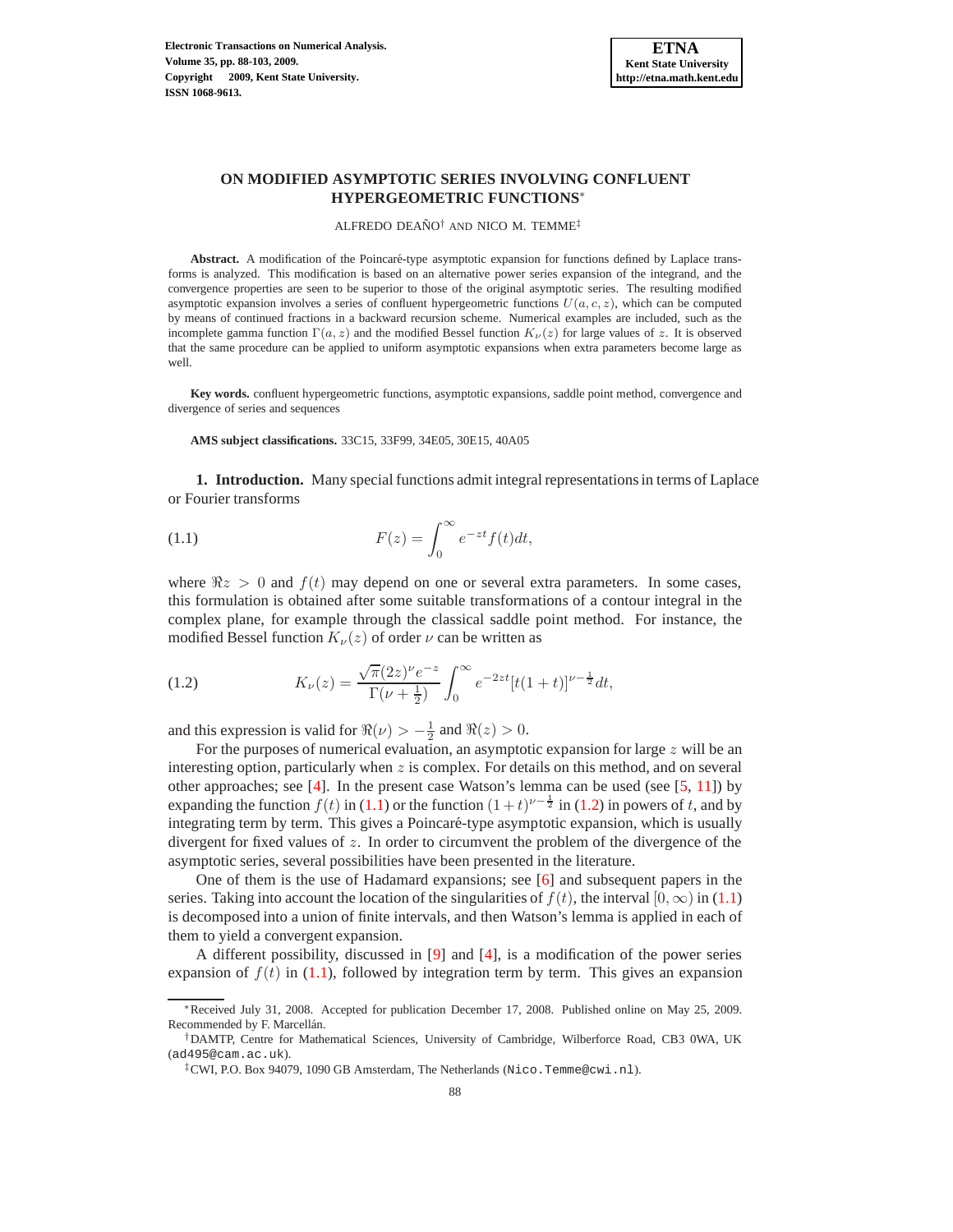analogous to the Poincaré-type expansion, but including confluent hypergeometric functions instead of inverse powers of  $z$  as asymptotic sequence. The main advantages of this approach with respect to other methods are two: the new expansion is generally convergent, while preserving the asymptotic property for large  $z$ , and secondly, in quite general cases, the coefficients of the modified series can be given in closed form.

The purpose of this paper is to analyze some features of this modification, namely the convergence properties of the modified asymptotic series and some techniques that can be used to compute the confluent hypergeometric functions involved in the approximation. Remarkably, it turns out that it is possible to avoid the actual computation of these confluent hypergeometric functions by rewriting the asymptotic series conveniently and using continued fractions in a backward recursion scheme. As a general example, modified expansions for confluent hypergeometric functions are considered in Section [3,](#page-6-0) and as particular cases expansions for the incomplete gamma function  $\Gamma(a, z)$  and the modified Bessel function  $K_{\nu}(z)$ are studied. In Section [4](#page-9-0) we investigate a similar modification applied to uniform asymptotic expansions, and we present the function  $K_{\nu}(\nu z)$  for large values of  $\nu$  as an example.

<span id="page-1-3"></span>**2. Modified asymptotic series.** Consider the Laplace integral

$$
F(z) = \int_0^\infty e^{-zt} t^{\alpha - 1} h(t) dt,
$$

where  $\alpha > 0$ ,  $\Re z > 0$ , and  $h(t)$  is analytic in a domain containing the positive real axis. The usual method to obtain an asymptotic expansion of this integral for large values of  $z$  is based on invoking Watson's lemma [\[5,](#page-15-1) [11\]](#page-15-2). Expanding  $h(t) = \sum_{k=0}^{\infty} h_k t^k$  and integrating term by term gives the asymptotic expansion

$$
F(z) \sim \sum_{k=0}^{\infty} h_k \frac{\Gamma(\alpha + k)}{z^{\alpha + k}}, \quad z \to \infty.
$$

However, unless  $h(t)$  is entire in the complex plane, this expansion will be divergent, as a consequence of integrating the gamma function integrals over  $(0, \infty)$ , regardless of the (finite) singularities of  $h(t)$ . In this section we propose an alternative expansion for  $h(t)$ , which is based on a different power series and in general exhibits better behaviour. The modified asymptotic series will not contain inverse powers of  $z$ , but confluent hypergeometric U-functions.

**2.1. Construction.** First we consider the basic aspects of the construction of the modified asymptotic series.

PROPOSITION 2.1. Let  $h(t)$  be analytic in a certain domain  $D \subset \mathbb{C}$ , which contains the *origin. If we consider the two following expansions,*

<span id="page-1-1"></span>(2.1) 
$$
h(t) = \sum_{j=0}^{\infty} a_j t^j, \qquad h(t) = \sum_{k=0}^{\infty} b_k \left(\frac{t}{1+t}\right)^k,
$$

*which converge inside D, then it is true that*  $b_0 = a_0$ *, and for k=1,2,...*,

<span id="page-1-0"></span>(2.2) 
$$
b_k = \sum_{j=1}^k a_j \frac{(j)_{k-j}}{(k-j)!}.
$$

*Here we have used the standard Pochhammer symbol,*

<span id="page-1-2"></span>(2.3) 
$$
(a)_0 = 1, \quad (a)_m = \frac{\Gamma(a+m)}{\Gamma(a)}, \quad m \ge 1.
$$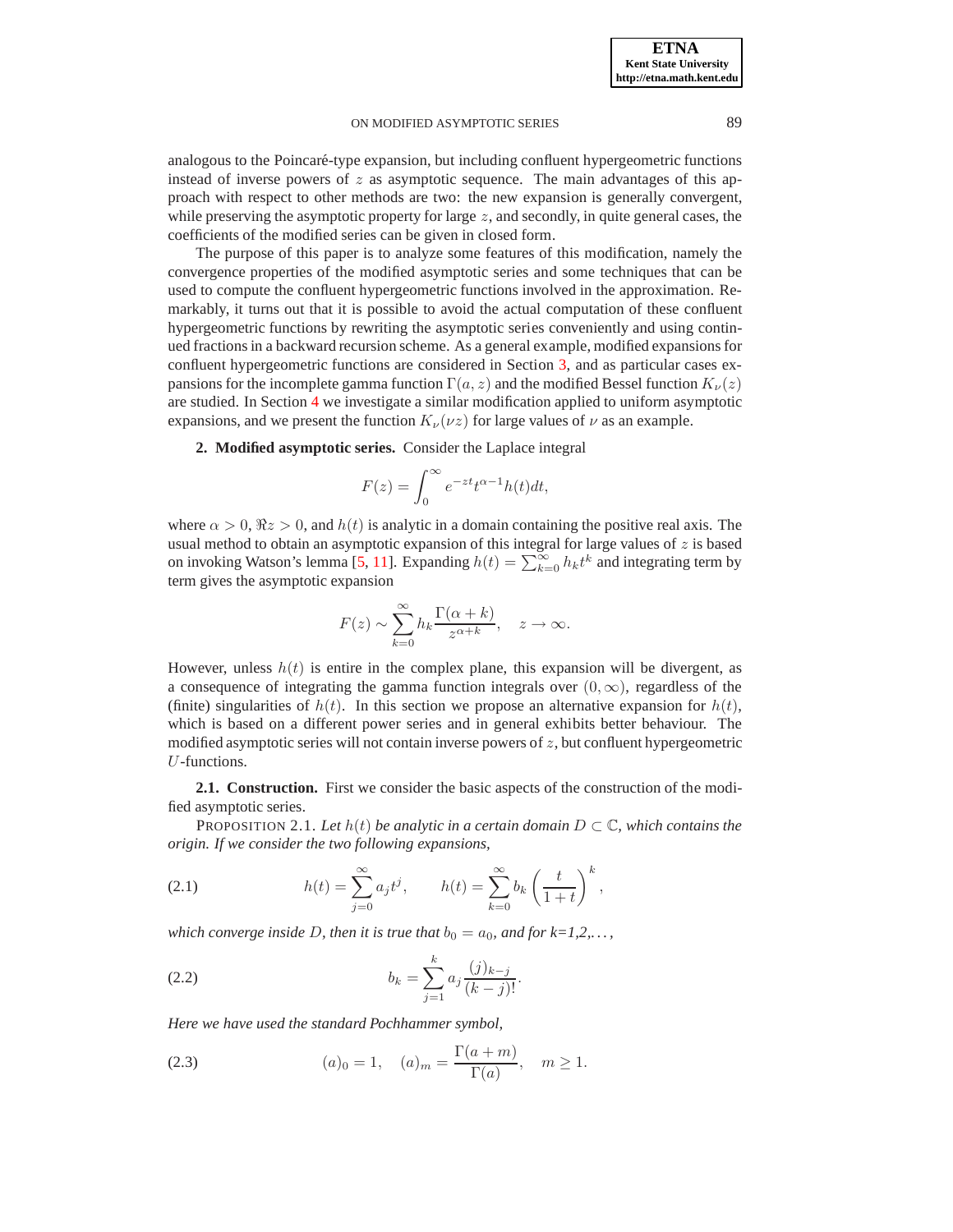**ETNA Kent State University http://etna.math.kent.edu**

### 90 A. DEAÑO AND N. TEMME

*Proof.* The equality  $a_0 = b_0$  is clear by comparing powers of t of order 0 in both expansions. By using the change of variable  $s = t/(1 + t)$  it follows that for  $k \ge 1$ 

$$
b_k = \frac{1}{2\pi i} \int_{C_s} \frac{h(s/(1-s))}{s^{k+1}} ds,
$$

where  $C_s$  is a small circle around the origin inside D. Returning to the t variable we have

$$
b_k = \frac{1}{2\pi i} \int_{C_t} \frac{h(t)(1+t)^{k-1}}{t^{k+1}} dt,
$$

where  $C_t$  is a contour around the origin, which again can be taken as a small circle. Now [\(2.2\)](#page-1-0) follows by expanding  $h(t)$  in powers of t and using residue calculus. □

REMARK 2.2. This modification can be seen as a particular case of a more general transformation of series, as exposed in [\[7\]](#page-15-5). We can write

<span id="page-2-0"></span>(2.4) 
$$
h(t) = \frac{1}{1 - \lambda t} \sum_{k=0}^{\infty} \hat{b}_k \left(\frac{\lambda t}{1 - \lambda t}\right)^k,
$$

where the coefficients  $\hat{b}_k$  can be written in a similar form as  $b_k$  in [\(2.2\)](#page-1-0). Scraton takes the value of  $\lambda$  in an optimal way, taking into account the singularities of the function  $th(t)$ . In the examples of Section [3,](#page-6-0)  $h(t) = (1+t)^\gamma$ , where  $\gamma$  depends on the parameters a and c of the Kummer function  $U(a, c, z)$ . For certain values of  $\gamma$  the optimal value of  $\lambda$  is  $-\frac{1}{2}$ , whereas for other values it is  $-1$ . However, the chosen value of  $\lambda$  seems to give minor improvements on the convergence of the series, in particular when we use the expansion [\(2.4\)](#page-2-0) in integral transforms. Because taking  $\lambda = -1$  gives explicit representations of the coefficients  $b_k$  we use this value throughout the paper.

**2.2. Asymptotic properties.** In this section we will analyze the integrals that result when integrating term by term the modified power series that we have constructed. For integer  $K > 0$  consider the partial sum

$$
h_K(z) = \sum_{k=0}^K b_k \left(\frac{t}{1+t}\right)^k,
$$

then

$$
F_K(z) = \sum_{k=0}^{K} b_k \int_0^{\infty} e^{-zt} t^{\alpha+k-1} (1+t)^{-k} dt.
$$

These integrals can be written as confluent hypergeometric functions, by virtue of the integral representation [\[1,](#page-15-6) Eq. 13.2.5]

<span id="page-2-2"></span>(2.5) 
$$
U(a,c,z) = \frac{1}{\Gamma(a)} \int_0^\infty e^{-zt} t^{a-1} (1+t)^{c-a-1} dt,
$$

valid for  $\Re a > 0$ ,  $\Re z > 0$ . Identifying parameters, we obtain

<span id="page-2-1"></span>(2.6) 
$$
F_K(z) = \sum_{k=0}^K b_k \Gamma(\alpha + k) U(\alpha + k, \alpha + 1, z),
$$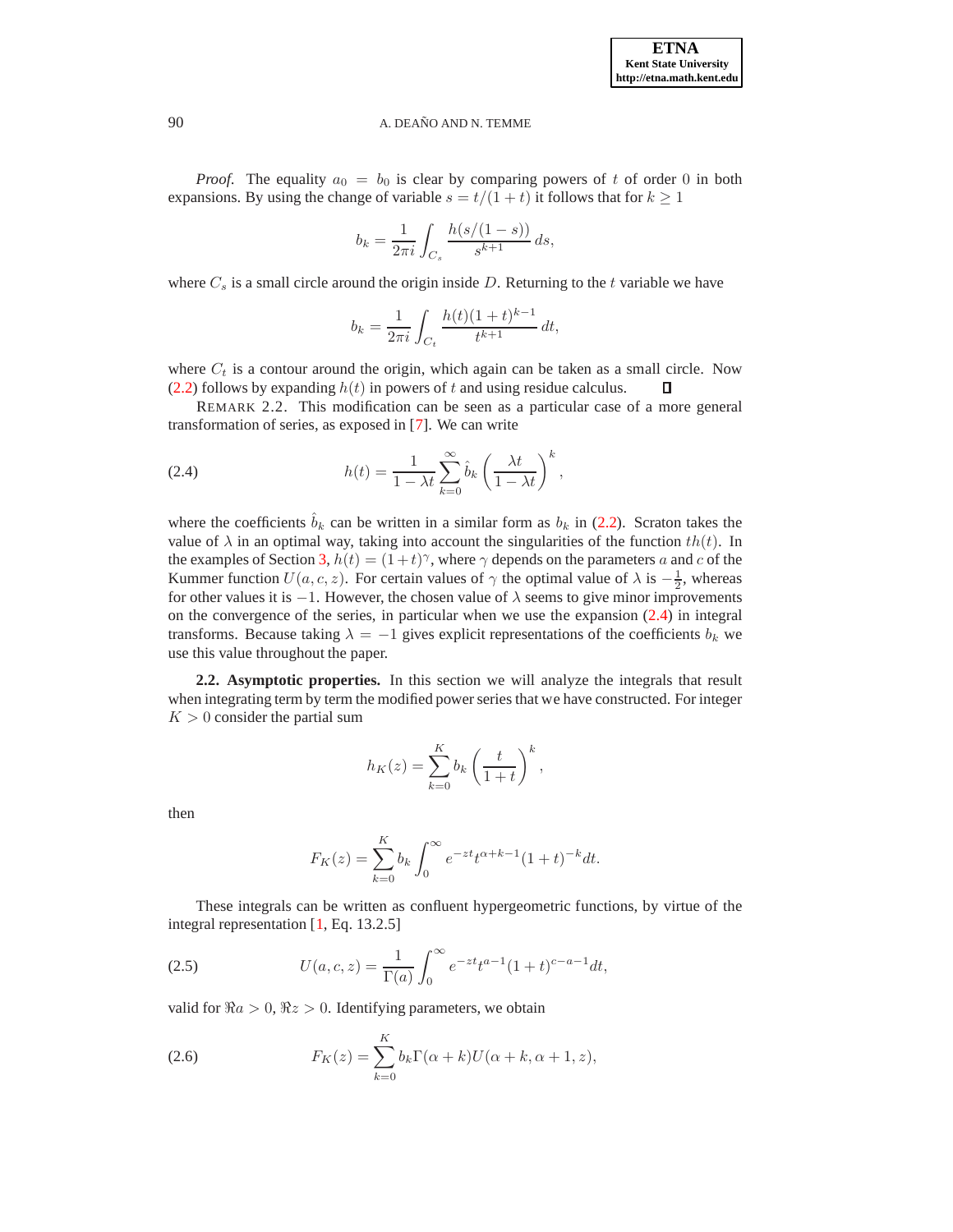for  $\Re z > 0$ . We note that using the identity [\[1,](#page-15-6) Eq. 13.1.29]

<span id="page-3-2"></span>(2.7) 
$$
U(a, c, z) = z^{1-c}U(a + 1 - c, 2 - c, z),
$$

we can write  $(2.6)$  in the form

<span id="page-3-1"></span>(2.8) 
$$
F_K(z) = z^{-\alpha} \sum_{k=0}^{K} b_k \Gamma(\alpha + k) U(k, 1 - \alpha, z).
$$

We can show that for large  $z$  this series presents nice asymptotic properties. This follows from the next proposition.

PROPOSITION 2.3. *For fixed*  $\alpha > 0$ *, the functions*  $\phi_k(z) := U(k, 1-\alpha, z)$ *,*  $k = 0, 1, \ldots$ *, form an asymptotic sequence when*  $z \to \infty$  *in*  $|\arg z| < 3\pi/2$ *.* 

*Proof.* This result follows from the definition of asymptotic sequence given by Olver [\[5,](#page-15-1) p. 25], together with known estimations of the Kummer U-function when z is large, for instance [\[1,](#page-15-6) Eq.13.5.2], which gives  $\phi_{k+1}(z)/\phi_k(z) \sim 1/z$  as  $z \to \infty$ . Л

**2.3. Convergence.** Up to this point, the construction of the modified asymptotic series has been formal. In this section we investigate the convergence properties of the approximation. As is well known, the radius of convergence of the first series in  $(2.1)$ , say R, is determined by the singularities of the function  $h(t)$  (in the complex plane), in the sense that if the singularity of  $h(t)$  that is closest to the origin is  $t_0$ , then  $R = |t_0|$ . If we use the change of variable

<span id="page-3-0"></span>
$$
(2.9) \t\t\t s = \frac{t}{1+t},
$$

then the singularity will be moved from  $t_0$  to  $s_0 = t_0/(1 + t_0)$ . Let us denote  $\rho = |s_0|$ . We have the following result.

PROPOSITION 2.4. Let  $t_0$  *be the singularity of*  $h(t)$  *which is closest to the origin. With the change of variables [\(2.9\)](#page-3-0), the following statements hold.*

• *If*  $\rho \geq 1$ *, then the second series in [\(2.1\)](#page-1-1) converges for*  $t > 0$ *.* 

• If  $\rho < 1$ , then the second series in [\(2.1\)](#page-1-1) converges for  $0 < t < t_{+}$ , where  $t_{+} \geq |t_{0}|$ .

*Proof.* The domain of convergence of the series is given by  $|s| < \rho$ . That is,  $|t| < \rho |1+t|$ . If  $\rho > 1$ , this domain is the exterior of the circle

$$
D = \left\{ t = x + iy : \left( x - \frac{\rho^2}{1 - \rho^2} \right)^2 + y^2 = \frac{\rho^2}{(1 - \rho^2)^2} \right\},\,
$$

which includes the real axis  $t > 0$ .

If  $\rho = 1$ , then  $|t| < |1 + t|$  holds for  $t > -\frac{1}{2}$ .

If  $0 < \rho < 1$ , then the domain of convergence is the interior of D. This includes the part of the real axis  $0 < t < t_{+}$ , where

$$
t_{+} = \frac{\rho^2}{1 - \rho^2} + \frac{\rho}{1 - \rho^2} = \frac{\rho}{1 - \rho}.
$$

Now, since  $0 < \rho < 1$ , it follows that  $|1 + t_0| > |t_0|$ , and then

$$
\frac{\rho}{1-\rho} = \frac{|t_0|}{|1+t_0|-|t_0|} \ge |t_0|.
$$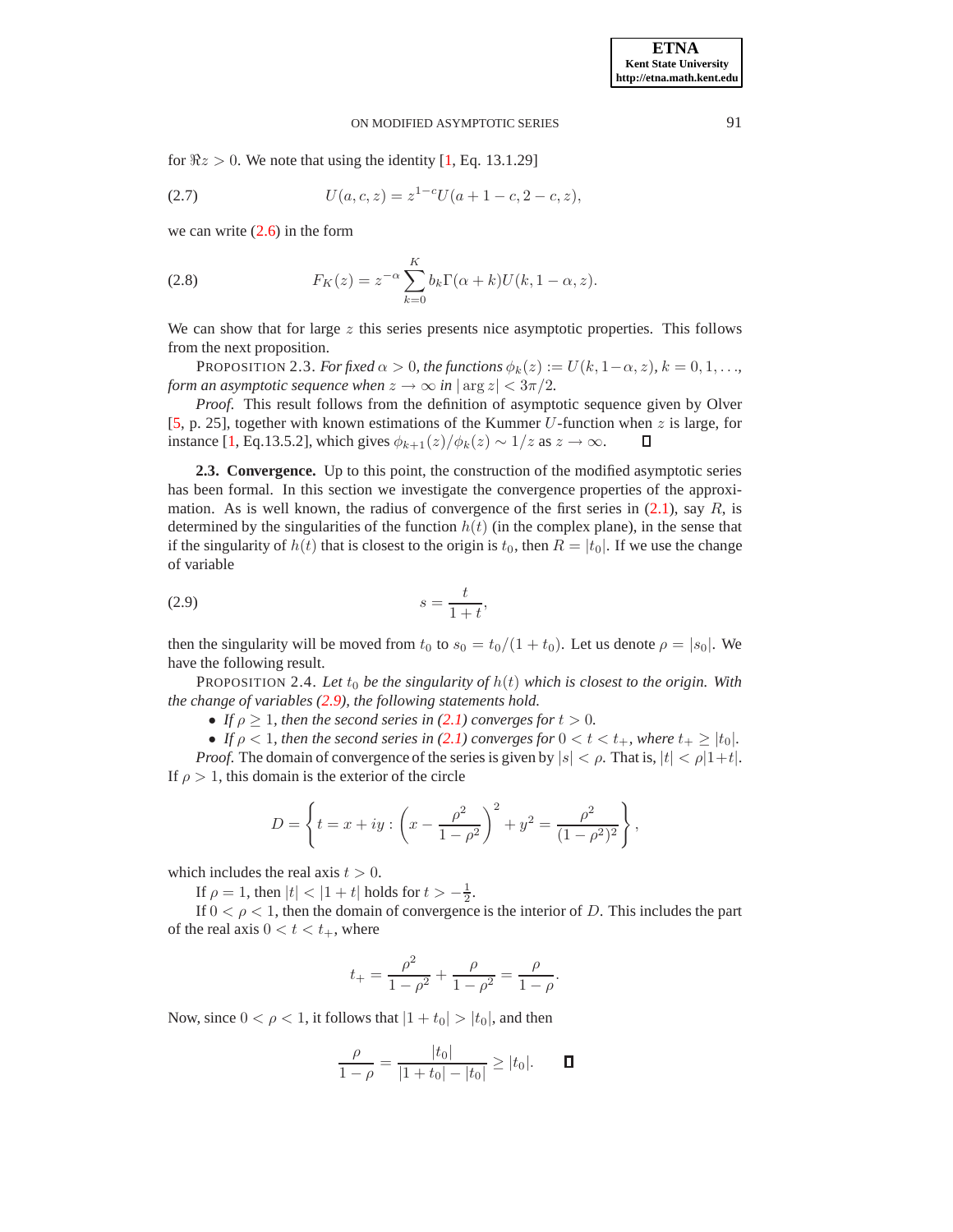The following corollary will be useful when dealing with Laplace transforms. COROLLARY 2.5. *If*  $\rho \geq 1$ *, then the sequence* 

<span id="page-4-1"></span>
$$
F_K(z) = \sum_{k=0}^{K} b_k \int_0^{\infty} e^{-zt} t^{\alpha-1} \left(\frac{t}{1+t}\right)^k dt
$$

*is convergent for*  $|\arg z| < \frac{1}{2}\pi$ *, and its limit is* 

$$
F(z) = \lim_{K \to \infty} F_K(z) = \int_0^\infty e^{-zt} t^{\alpha - 1} h(t) dt.
$$

*Proof.* The result follows directly from the convergence of the power series for  $h(t)$ , uniformly on compact intervals of  $(0, \infty)$ , when  $\rho \geq 1$ .  $\Box$ 

In most of the cases that we will consider, the first part of the proposition can be applied, and the modified series will be convergent.

<span id="page-4-2"></span>REMARK 2.6. It is important to observe that the convergence of the expansions [\(2.6\)](#page-2-1) and [\(2.8\)](#page-3-1) can also be established when we have information on the coefficients  $b_k$ . From [\[8,](#page-15-7) p. 81], we have the following estimation for the terms in the sum  $(2.8)$ ,

<span id="page-4-4"></span>
$$
(2.10) \t\Gamma(\alpha+k)U(k,1-\alpha,z) \sim 2(kz)^{\frac{\alpha}{2}} e^{\frac{z}{2}} K_{-\alpha}(2\sqrt{kz}), \quad k \to \infty,
$$

inside the sector  $-\pi < \arg z < \pi$ . For the modified Bessel function, we have the asymptotic relation (see [\[1,](#page-15-6) Eq. 9.7.2])

<span id="page-4-5"></span>(2.11) 
$$
K_{\mu}(z) \sim \sqrt{\frac{\pi}{2z}} e^{-z}, \quad z \to \infty,
$$

inside the sector  $-\frac{3}{2}\pi < \arg z < \frac{3}{2}\pi$ . Therefore, when z is bounded away from the origin,

<span id="page-4-3"></span>(2.12) 
$$
\Gamma(\alpha+k)U(k,1-\alpha,z) \sim \sqrt{\pi}(kz)^{\frac{2\alpha-1}{4}} e^{\frac{z}{2}-2\sqrt{kz}}, \quad k \to \infty.
$$

Combining the information on  $b_k$  with the large k behavior of the Kummer functions gives the convergence properties of the expansions. We also note that this analysis can be used to obtain an analytic continuation of  $F(z)$  for values of arg z different from the ones imposed by the Laplace integral representation [\(1.1\)](#page-0-0), that is  $|\arg z| < \frac{1}{2}\pi$ .

<span id="page-4-6"></span>**2.4. Numerical aspects.** As can be seen in formulas [\(2.6\)](#page-2-1) and [\(2.8\)](#page-3-1), the modified asymptotic series involves confluent hypergeometric functions as the asymptotic sequence. In this section we will analyze possible strategies for the numerical computation of these functions.

It is known that the functions  $f_k(z) := U(a + k, c, z)$  satisfy a three-term recurrence relation of the form

<span id="page-4-0"></span>(2.13) 
$$
f_{k+1}(z) + \beta_k f_k(z) + \alpha_k f_{k-1}(z) = 0,
$$

where  $\alpha_k$  and  $\beta_k$  are rational functions in the parameters a and c and the variable z. In principle this enables us to generate the sequence of  $f_k(z)$  needed for the modified asymptotic series with two initial values,  $f_0(z)$  and  $f_1(z)$ . However, as noted in [\[9\]](#page-15-4) (see also [\[2,](#page-15-8) [4\]](#page-15-0)), the function  $f_k(z)$  is the minimal solution of the recursion for increasing k, and hence the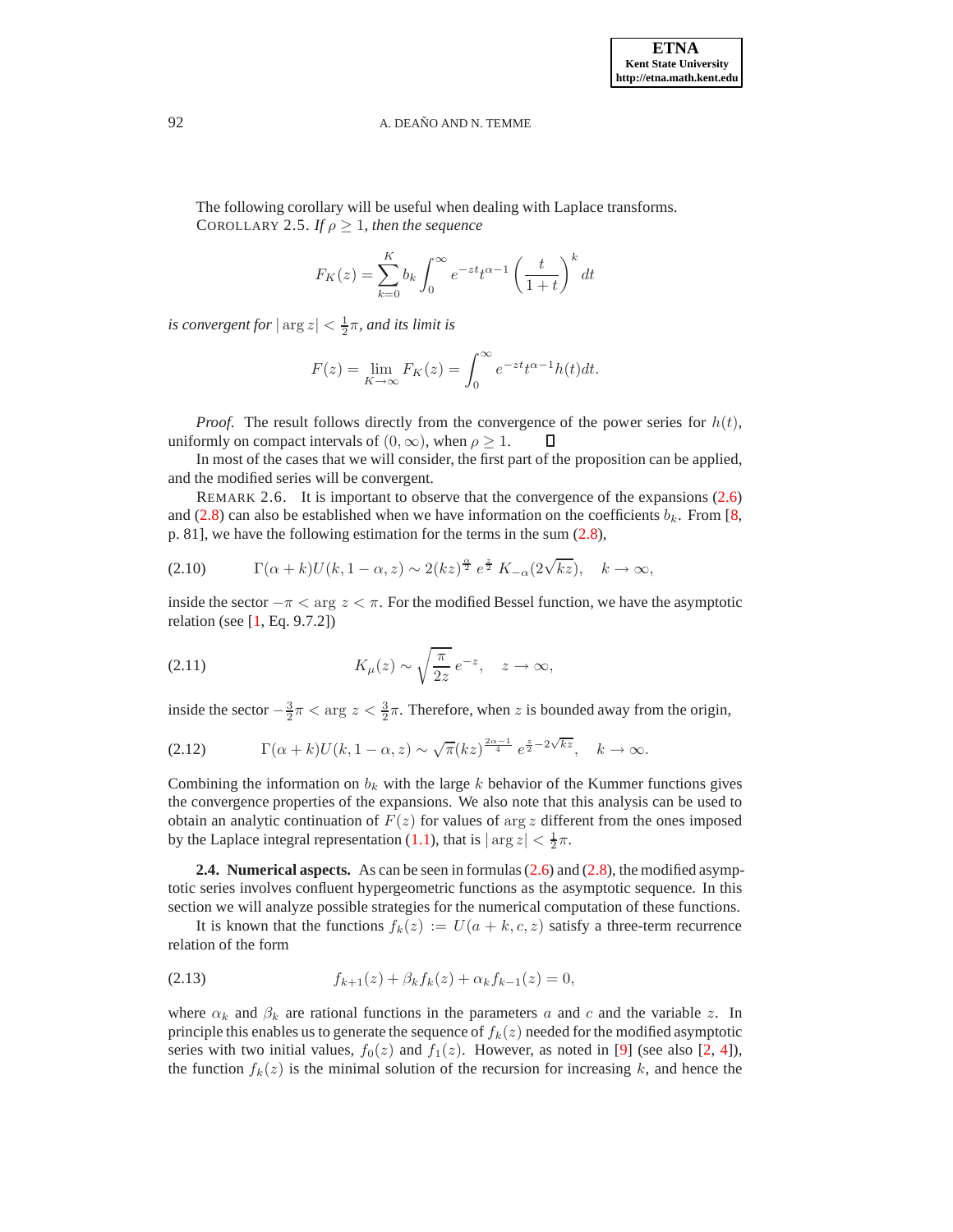computation in the forward direction (increasing  $k$ ) is numerically ill-conditioned. Instead, the backward direction, or equivalently the associated continued fraction, should be used.

The recursion for increasing  $k$  reads ([\[1,](#page-15-6) Eq. 13.4.15])

$$
y_{k+1}(z) + \frac{c-2a-2k-z}{(a+k)(a+k+1-c)}y_k(z) + \frac{1}{(a+k)(a+k+1-c)}y_{k-1}(z) = 0,
$$

for  $k = 1, 2, \ldots$ , with initial values  $y_0$  and  $y_1(z)$ . A second solution is given by

$$
g_k(z) = \frac{1}{\Gamma(a+k+1-c)} \, {}_1F_1(a+k,c,z),
$$

in terms of the confluent hypergeometric function of the first kind or Kummer function. This is a dominant solution for increasing  $k$ .

<span id="page-5-0"></span>From the recursion [\(2.13\)](#page-4-0) we can construct the associated continued fraction

(2.14) 
$$
\frac{f_k}{f_{k-1}} = \frac{-\alpha_k}{\beta_k +} \frac{-\alpha_{k+1}}{\beta_{k+1} +} \frac{-\alpha_{k+2}}{\beta_{k+2} +} \dots,
$$

where for  $k \geq 0$ , we have

$$
\alpha_k = 1, \quad \alpha_{k+j} = (a+k+j-1)(a+k+j-c), \quad j = 1, 2, 3, \dots, \n\beta_{k+j} = c - 2a - 2k - 2j - z, \quad j = 0, 1, 2, \dots
$$

Since the continued fraction will give the value of a ratio  $f_k/f_{k-1}$ , it is convenient to compute the series of the form [\(2.8\)](#page-3-1),

$$
F_K = \sum_{k=0}^K d_k f_k,
$$

in the following way (provided that  $f_k \neq 0$ ):

$$
F_K = d_0 f_0 \left( 1 + \frac{d_1}{d_0} \frac{f_1}{f_0} \left( 1 + \frac{d_2}{d_1} \frac{f_2}{f_1} \left( \dots + \left( 1 + \frac{d_K}{d_{K-1}} \frac{f_K}{f_{K-1}} \right) \right) \right) \right).
$$

The advantage of this formulation is that it may prevent overflow or underflow if  $f_k$  and  $f_{k-1}$ are very large or very small but the ratio is of moderate size, and it exploits the structure that the coefficients  $d_k$  have in most of the cases.

An algorithm for the evaluation of this series could be:

- Choose an integer  $K$ , which may be estimated from the terms of the series; for more details see the discussion in [\[9\]](#page-15-4).
- Compute the continued fraction for the ratio  $r_K := f_K/f_{K-1}$ , using, e.g., the modified Lentz-Thompson method [\[4,](#page-15-0) Ch. 6].
- The ratios  $r_k$  can be easily updated once we have  $r_K$ , since

$$
r_k = \frac{-\alpha_k}{\beta_k + r_{k+1}},
$$
  $j = K - 1, ..., 1.$ 

We observe that the coefficients  $d_k$  are easily obtained once we know  $b_k$ , since  $d_k = b_k \Gamma(\alpha + k)$  for  $k \geq 0$ . Moreover,  $d_0 = b_0 \Gamma(\alpha)$  and  $f_0 = 1$ , so it is important to observe that in this setting there is no need for the actual computation of the confluent hypergeometric functions.

**ETNA Kent State University http://etna.math.kent.edu**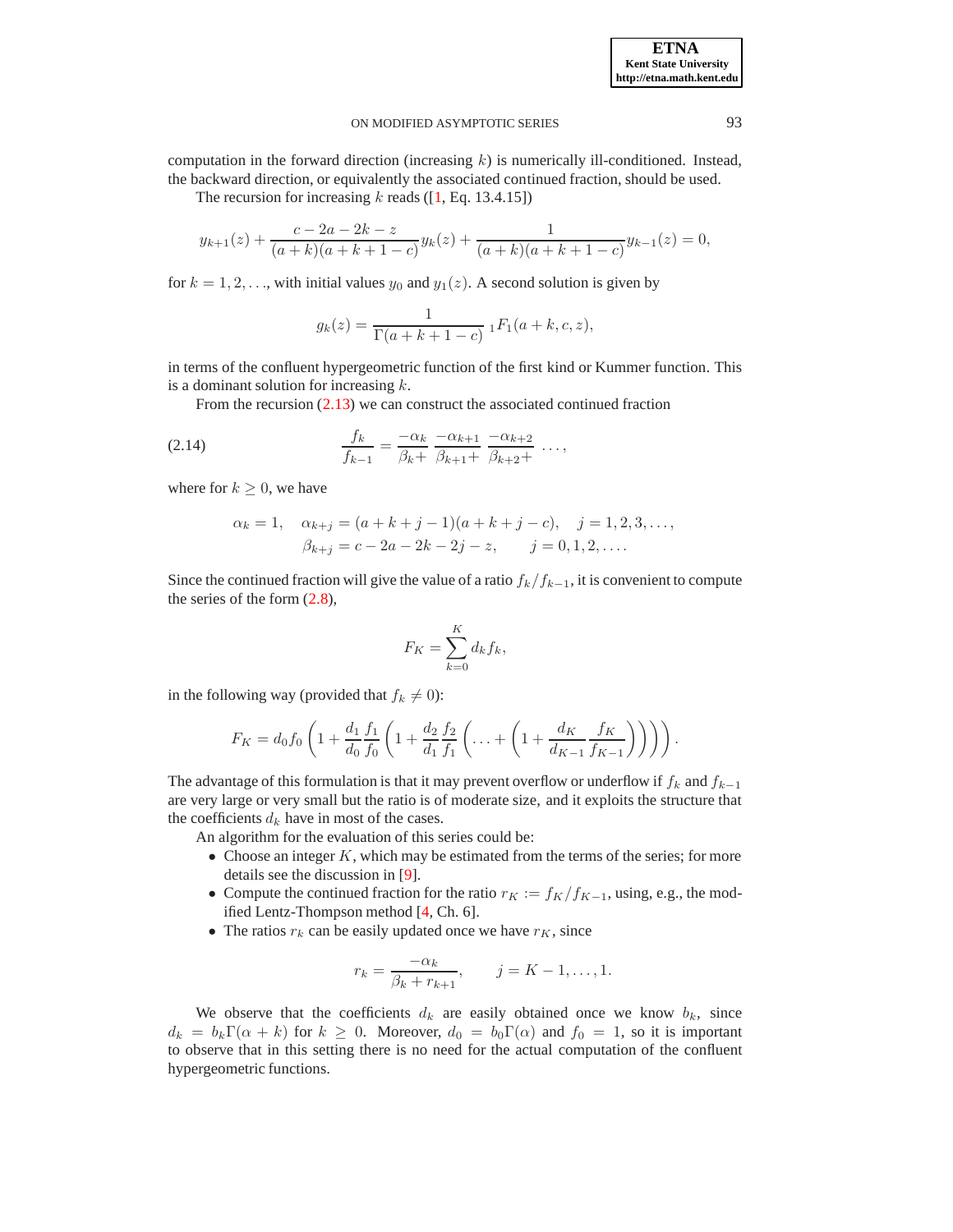We also note that the convergence of the continued fraction  $(2.14)$  to the ratio of U-functions is ensured by Pincherle's theorem [\[4\]](#page-15-0), but for large values the parameter  $c$  and small values of  $k$  the convergence can be numerically poor. This phenomenon has been analyzed in [\[3\]](#page-15-9) and [\[4\]](#page-15-0) for several recursions for Gauss and Kummer functions, and it will be present here when the parameter  $\alpha$  is large; see equations [\(2.8\)](#page-3-1) and [\(3.4\)](#page-6-1). In these cases one possible solution is to consider uniform asymptotic expansions. This type of expansion is (necessarily) more complicated than the one presented before, but nevertheless it lends itself to a similar transformation. For an example we refer to Section [4.1.](#page-9-1)

## **3. Examples.**

<span id="page-6-0"></span>**3.1. The confluent hypergeometric function**  $U(a, c, z)$ **.** As a first example, we can derive the modified asymptotic expansion for the confluent hypergeometric  $U$ -function itself. Starting from the Laplace integral  $(2.5)$ , if we expand

$$
h(t) = (1+t)^{c-a-1} = \sum_{j=0}^{\infty} {c-a-1 \choose j} t^j,
$$

then a standard application of Watson's lemma gives the known asymptotic expansion

<span id="page-6-3"></span>(3.1) 
$$
U(a, c, z) \sim z^{-a} \sum_{j=0}^{\infty} \frac{(a)_j (a+1-c)_j}{j!} (-z)^{-j},
$$

which is valid for  $|\arg z| < 3\pi/2$ ; see [\[1,](#page-15-6) Eq. 13.5.2]. The modification of this asymptotic expansion, along the lines explained before, gives an expression of the form [\(2.8\)](#page-3-1), with  $\alpha = a$ :

<span id="page-6-2"></span>(3.2) 
$$
U(a,c,z) = \sum_{k=0}^{\infty} (a)_k b_k U(a+k, a+1, z).
$$

In this case the coefficients  $b_k$  can indeed be written in compact form, namely,

<span id="page-6-4"></span>(3.3) 
$$
b_k = (-1)^k {a+1-c \choose k} = \frac{(c-a-1)_k}{k!},
$$

where we have used the Pochhammer symbols given in  $(2.3)$ . Therefore, using  $(2.7)$  we can write [\(3.2\)](#page-6-2) in the form

<span id="page-6-1"></span>(3.4) 
$$
U(a,c,z) = z^{-a} \sum_{k=0}^{\infty} \frac{(a)_k (c-a-1)_k}{k!} U(k,1-a,z),
$$

which may be seen as a modification of the expansion  $(3.1)$ .

The convergence of this expansion follows from Corollary [2.5](#page-4-1) for  $|\arg z| < \pi/2$ , since  $h(t) = (1+t)^{c-a-1}$  has a singularity at  $t_0 = -1$  . This domain can be extended to all  $z \neq 0$ , inside the sector  $|\arg z| < \pi$ , using Remark [2.6.](#page-4-2)

We note that the convergence can be also established by means of  $(2.12)$ , together with the fact that  $b_k \sim k^{c-a-2}$  when  $k \to \infty$ , which follows directly from [\(3.3\)](#page-6-4). Naturally, for complex  $z$ , one would expect the convergence to get slower when  $z$  is close to the negative imaginary axis, since in this case the decay of the exponential term  $e^{-2\sqrt{kz}}$  is much less pronounced.

As particular cases of the confluent hypergeometric function  $U(a, c, z)$  we have several special functions of importance. In the next subsections we discuss some examples.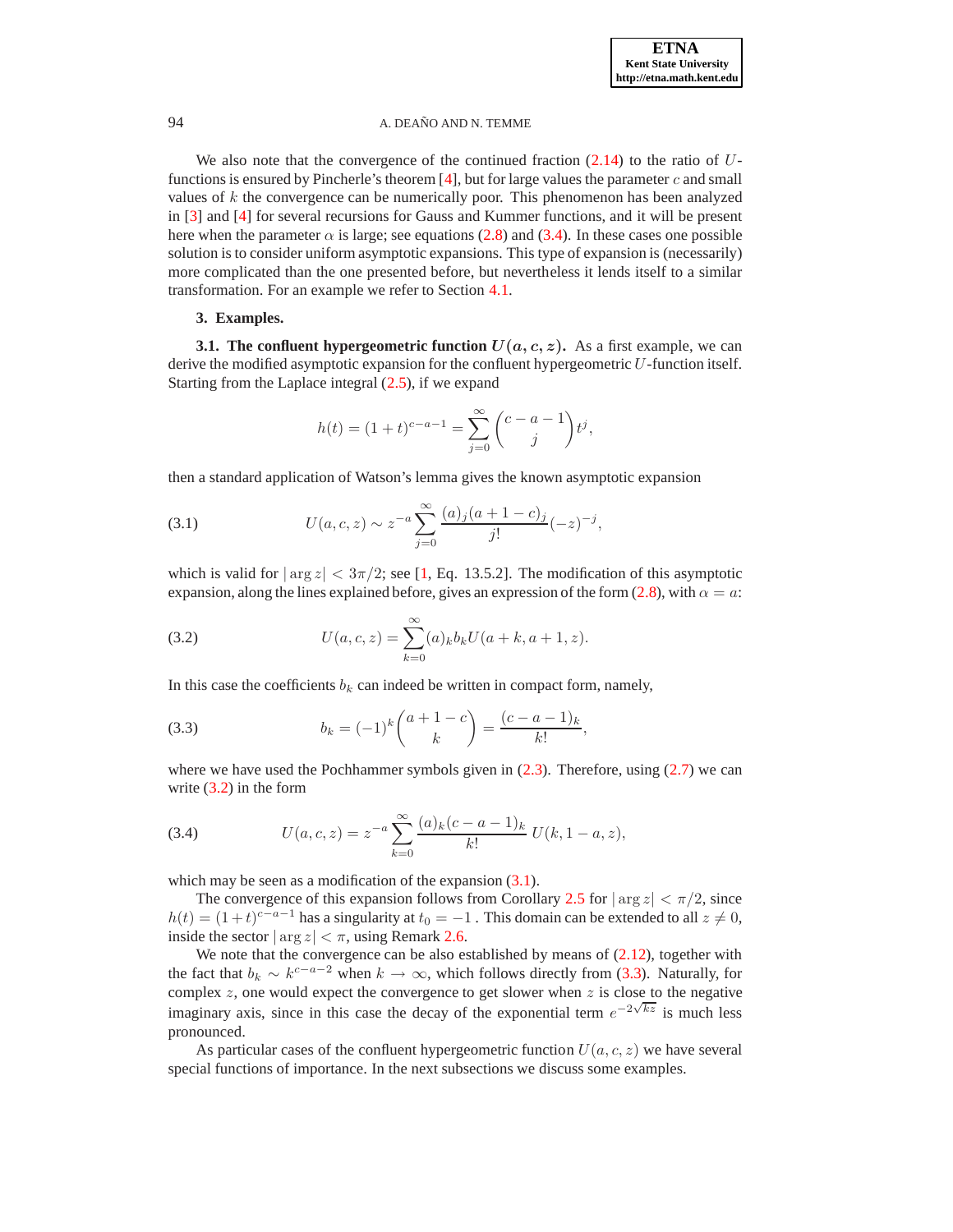**3.2. The incomplete gamma function**  $\Gamma(a, z)$ . We consider the incomplete gamma function

$$
\Gamma(a, z) = \int_{z}^{\infty} e^{-t} t^{a-1} dt = z^{a} e^{-z} \int_{0}^{\infty} e^{-zt} (1+t)^{a-1} dt,
$$

where we assume that  $|\arg z| < \pi$ . The relation with the confluent U-function is

$$
\Gamma(a,z) = z^a e^{-z} U(1, a+1, z) = e^{-z} U(1-a, 1-a, z);
$$

see, for instance, [\[10,](#page-15-10) p. 186]. Hence, the standard asymptotic expansion for large  $z$  follows directly from  $(3.1)$ ,

$$
\Gamma(a, z) \sim e^{-z} z^{a-1} \sum_{j=0}^{\infty} (1 - a)_j (-z)^{-j},
$$

when  $|\arg z| < 3\pi/2$ . Alternatively, one can expand the function  $h(t) = (1 + t)^{a-1}$  in powers of t and apply Watson's lemma. The divergence of this expansion for fixed values of  $z$  is shown in Figure [3.1.](#page-12-0)

The modified asymptotic series can be obtained from [\(3.2\)](#page-6-2),

<span id="page-7-0"></span>(3.5) 
$$
\Gamma(a, z) \sim z^{a} e^{-z} \sum_{k=0}^{\infty} (a-1)_{k} U(1+k, 2, z),
$$

and the convergence of this expansion for  $|\arg z| < \pi$  follows from Remark [2.6.](#page-4-2)

It is important to note that the parameter  $a$  does not appear in the  $U$ -functions, but nevertheless large values of  $\alpha$  will slow down the convergence of the series [\(3.5\)](#page-7-0). This can be seen by considering the estimations [\(2.10\)](#page-4-4) and [\(2.11\)](#page-4-5), which yield

$$
(a-1)_k U(1+k,2,z) \sim \frac{\sqrt{\pi}z^{-3/4}e^{z/2}}{\Gamma(a+1)} k^{a-7/4}e^{-2\sqrt{kz}}, \qquad k \to \infty.
$$

In Figure [3.1](#page-12-0) we illustrate the computation of the incomplete gamma function using the modified asymptotic series and the method of evaluation explained in Section [2.4.](#page-4-6) It is clear that for large values of a the approximation is not satisfactory.

**3.3. The modified Bessel function**  $K_{\nu}(z)$ **.** The modified Bessel function  $K_{\nu}(z)$ , also called MacDonald function, can be written as

<span id="page-7-1"></span>(3.6) 
$$
K_{\nu}(z) = \sqrt{\pi} (2z)^{\nu} e^{-z} U\left(\nu + \frac{1}{2}, 2\nu + 1, 2z\right);
$$

see, for instance, [\[10,](#page-15-10) Eq. 9.45]. The corresponding asymptotic approximation follows di-rectly from [\(3.4\)](#page-6-1), with parameters  $a = \nu + \frac{1}{2}$ ,  $c = 2\nu + 1$ , namely,

$$
K_{\nu}(z) = \sqrt{\frac{\pi}{2z}} e^{-z} \sum_{k=0}^{\infty} \frac{(\nu - \frac{1}{2})_k (\nu + \frac{1}{2})_k}{k!} U\left(k, \frac{1}{2} - \nu, 2z\right),
$$

which is convergent for  $\nu > -\frac{1}{2}$  and  $|\arg z| < \pi$ , again as a consequence of Remark [2.6.](#page-4-2) This expansion can also be obtained from the integral representation

$$
K_{\nu}(z) = \frac{\sqrt{\pi}(2z)^{\nu}e^{-z}}{\Gamma(\nu + \frac{1}{2})} \int_0^{\infty} e^{-2zt} [t(1+t)]^{\nu - \frac{1}{2}} dt,
$$

**ETNA Kent State University http://etna.math.kent.edu**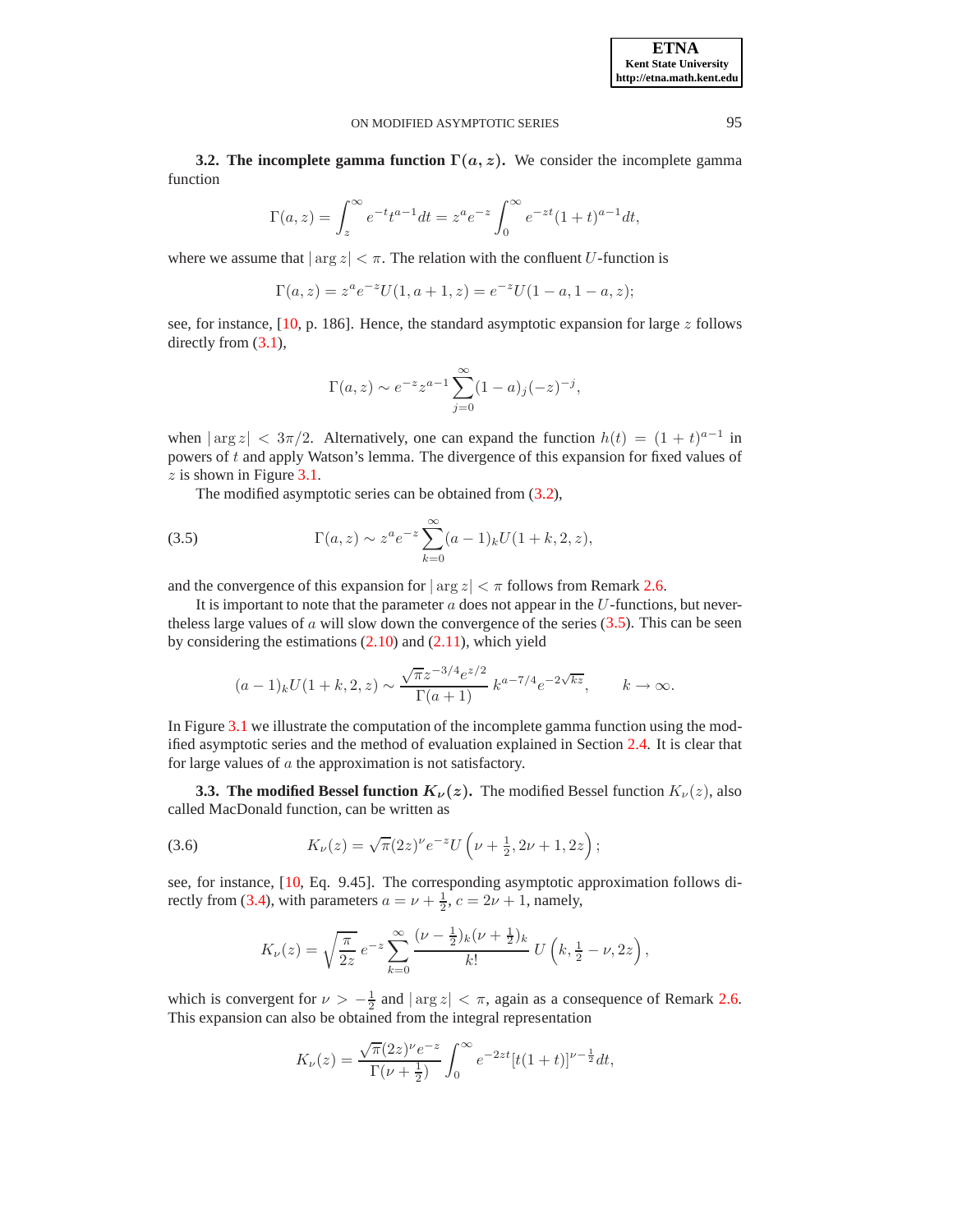

FIG. 3.1. *Relative error (in*  $log_{10}$  *scale) in the computation of the incomplete Gamma function, using the standard (solid curve) and modified series (dashed curve) with* K *terms and*  $z = 10.23$ *. Left,*  $a = 1.5$ *, center*  $a = 10.5$  *and right*  $a = 40.5$ *.* 



FIG. 3.2. *Relative error (in*  $log_{10}$  *scale) in the computation of the Bessel function*  $K_{\nu}(z)$ *, using the series involving Kummer* U*-functions. Left,* z = 10 + 11.1i*, center* z = 50.1 + 42.5i *and right* z = 100.1 + 120.5i*. Here*  $\nu = 10.1$  *(solid curve) and*  $\nu = 20.1$  *(dashed curve).* 

which is valid for  $\Re(\nu) > -\frac{1}{2}$  and  $\Re(z) > 0$ .

In Figure [3.2](#page-13-0) we illustrate the computation of the modified series for the function  $K_{\nu}(z)$ in MATLAB for three different values of  $z$ , again using the method of evaluation explained in Section [2.4.](#page-4-6) We plot the error with respect to the direct evaluation of the Bessel function using the MATLAB internal subroutine. Similarly to what happened with the incomplete gamma function, we note that large values of  $\nu$  give worse results.

**3.4. Other examples.** These techniques can be applied to several other examples within the family of confluent hypergeometric functions. For example, by using the following identities [\[1,](#page-15-6) Eq. 9.6.4]

$$
H_{\nu}^{(1)}(z) = \frac{2}{\pi i} e^{-\frac{\nu \pi i}{2}} K_{\nu} \left( z e^{-\frac{\pi i}{2}} \right), \qquad -\frac{1}{2}\pi < \arg z \le \pi,
$$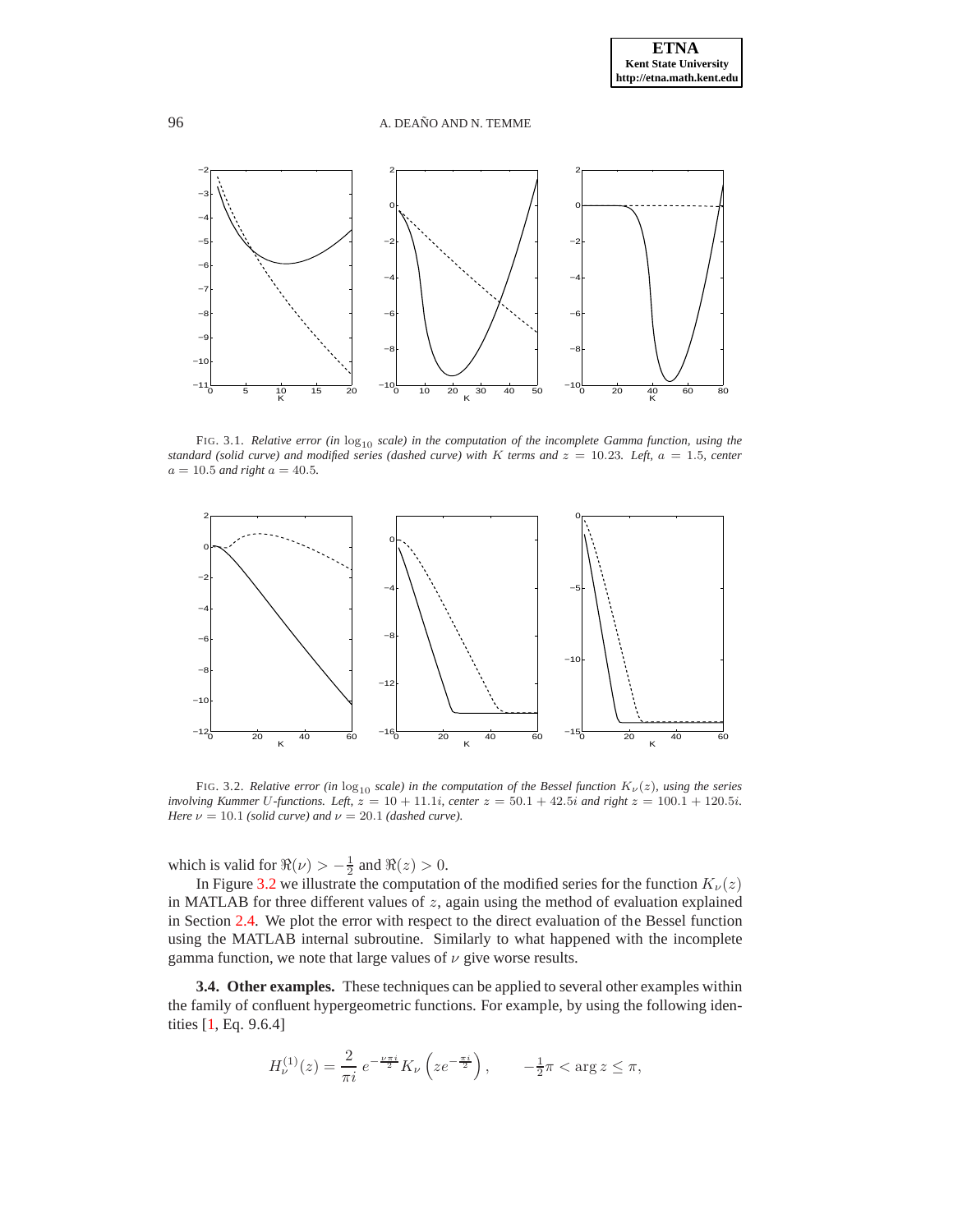$$
H_{\nu}^{(2)}(z) = -\frac{2}{\pi i} e^{\frac{\nu \pi i}{2}} K_{\nu} \left( z e^{\frac{\pi i}{2}} \right), \qquad -\pi < \arg z \le \frac{1}{2}\pi,
$$

it is possible to derive the modified asymptotic expansions for large  $z$  corresponding to the Hankel functions (and hence to the standard Bessel functions  $J_{\nu}(z)$  and  $Y_{\nu}(z)$ )

$$
H_{\nu}^{(1)}(z) = \sqrt{\frac{2}{\pi z}} e^{iz - \frac{\nu \pi i}{2} - \frac{\pi i}{4}} \sum_{k=0}^{\infty} \frac{(\nu - \frac{1}{2})_k (\nu + \frac{1}{2})_k}{k!} U(k, \frac{1}{2} - \nu, -2iz),
$$

which is valid for  $-\frac{1}{2}\pi < \arg z < \pi$ , and

$$
H_{\nu}^{(2)}(z) = \sqrt{\frac{2}{\pi z}} e^{-iz + \frac{\nu \pi i}{2} + \frac{\pi i}{4}} \sum_{k=0}^{\infty} \frac{(\nu - \frac{1}{2})_k (\nu + \frac{1}{2})_k}{k!} U\left(k, \frac{1}{2} - \nu, 2iz\right),
$$

for  $-\pi < \arg z < \frac{1}{2}\pi$ .

Other examples are furnished by the Weber parabolic cylinder functions; see [\[1,](#page-15-6) Ch.19]. Using [\[10,](#page-15-10) Eq. 7.21]

$$
U(a, z) = 2^{-3/4 - a/2} e^{-z^2/4} z U \left(\frac{3}{4} + \frac{1}{2}a, \frac{3}{2}, \frac{1}{2}z^2\right),
$$

we get the modified expansion

$$
U(a,z) = z^{-1/2 - a} e^{-z^2/4} \sum_{k=0}^{\infty} b_k U\left(k, \frac{1}{4} - \frac{1}{2}a, \frac{1}{2}z^2\right),
$$

where

$$
b_k = \frac{(\frac{3}{4} + \frac{1}{2}a)_k(-\frac{1}{4} - \frac{1}{2}a)_k}{k!}.
$$

Once more, large values of  $\alpha$  will slow down the convergence of this modified asymptotic series.

<span id="page-9-0"></span>**4. Modified uniform asymptotic expansions.** As can be seen from the previous examples, one problem of the modified asymptotic expansions is that, though being convergent in many cases, they are not uniform with respect to other parameters, such as  $\alpha$  for the incomplete Gamma function and  $\nu$  for the modified Bessel function. Large values of these parameters with respect to z will slow down the numerical convergence. A way to overcome this difficulty is to use an asymptotic expansion for large values of the parameters that remains uniformly valid with respect to  $z$ , and then apply a modification similar to the one that we used before. As an illustrative example, we investigate again the modified Bessel function.

<span id="page-9-1"></span>**4.1.** A modified uniform asymptotic expansion for  $K_{\nu}(\nu z)$ . An asymptotic expansion for large values of  $\nu$  which is uniform with respect to z can be found in [\[1,](#page-15-6) Eq. 9.7.8], and reads

<span id="page-9-3"></span>(4.1) 
$$
K_{\nu}(\nu z) \sim \sqrt{\frac{\pi}{2\nu}} \frac{e^{-\nu \eta}}{(1+z^2)^{1/4}} \left(1+\sum_{k=1}^{\infty} (-1)^k \frac{u_k(t)}{\nu^k}\right),
$$

which holds when  $\nu \to \infty$ , uniformly with respect to z such that  $|\arg z| < \frac{1}{2}\pi$ . Here,

<span id="page-9-2"></span>(4.2) 
$$
t = \frac{1}{\sqrt{1+z^2}}, \qquad \eta = \sqrt{1+z^2} + \log \frac{z}{1+\sqrt{1+z^2}}.
$$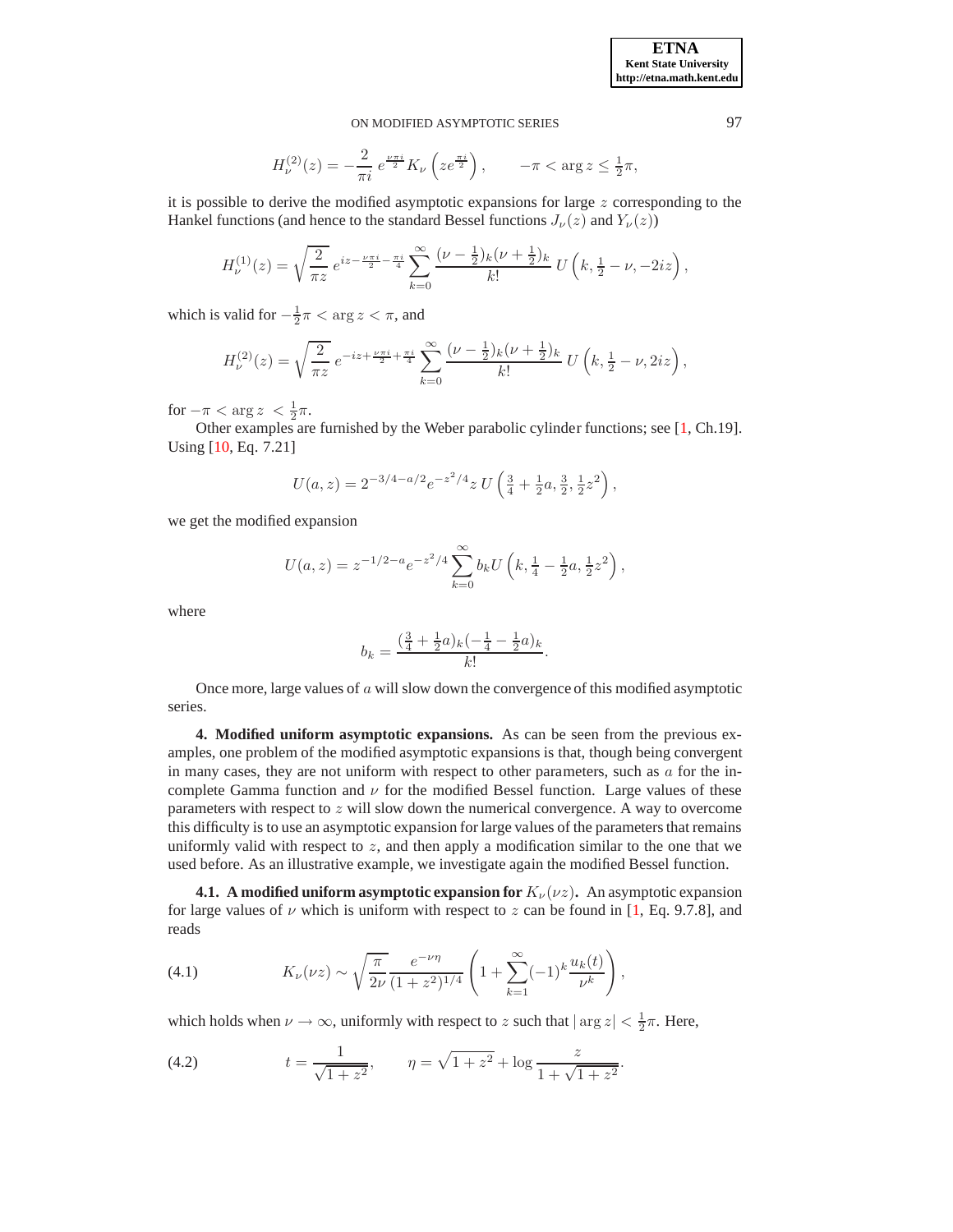The first coefficients  $u_k(t)$  are [\[1,](#page-15-6) Eq. 9.3.9],

$$
u_0(t) = 1,
$$
  $u_1(t) = \frac{3t - 5t^3}{24},$   $u_2(t) = \frac{81t^2 - 462t^4 + 385t^6}{1152},$ 

and other coefficients can be obtained by applying the formula,

<span id="page-10-1"></span>
$$
(4.3) \t u_{k+1}(t) = \frac{1}{2}t^2(1-t^2)u'_k(t) + \frac{1}{8}\int_0^t (1-5s^2)u_k(s)ds, \t k = 0, 1, 2, ...
$$

This expansion can be obtained in the following way. Consider the integral representation [\[1,](#page-15-6) Eq. 9.6.24],

$$
K_{\nu}(\nu z) = \frac{1}{2} \int_{-\infty}^{\infty} e^{-\nu \phi(v)} dv, \quad \phi(v) = z \cosh v - v.
$$

When z is real, the function  $\phi(v)$  has a real saddle point located at the point  $v_0 = \operatorname{arcsinh}(1/z)$ . We apply the following transformation,

<span id="page-10-2"></span>(4.4) 
$$
\phi(v) - \phi(v_0) = \frac{1}{2}\phi''(v_0)w^2, \quad \text{sign}(w) = \text{sign}(v - v_0),
$$

where  $\phi''(v_0) = \sqrt{1 + z^2} = 1/t$  and with t as before. This gives

<span id="page-10-3"></span>(4.5) 
$$
K_{\nu}(\nu z) = \frac{1}{2} e^{-\nu \eta} \int_{-\infty}^{\infty} e^{-\frac{1}{2}\nu \phi''(u_0)w^2} \frac{dv}{dw} dw,
$$

where  $\eta$  is given in [\(4.2\)](#page-9-2). If we expand  $dv/dw = \sum_{k=0}^{\infty} c_k w^k$  and integrate term by term, we obtain [\(4.1\)](#page-9-3) with

<span id="page-10-0"></span>(4.6) 
$$
u_k(t) = (-1)^k (2t)^k \left(\frac{1}{2}\right)_k c_{2k}, \quad k = 0, 1, \dots.
$$

An alternative expansion can be obtained as follows. Write

$$
K_{\nu}(\nu z) = \frac{1}{2} e^{-\nu \eta} \int_{-\infty}^{\infty} e^{-\frac{1}{2}\nu \phi''(u_0) w^2} f(w) dw,
$$

where  $f(w)$  is the even part of  $du/dw$  (considered as a function of w). That is,

$$
f(w) = \sum_{k=0}^{\infty} a_k w^{2k},
$$

where  $a_k = c_{2k}$ , and the  $c_{2k}$  can be computed from the functions  $u_k(t)$  using [\(4.6\)](#page-10-0). To obtain an alternative expansion we write

(4.7) 
$$
f(w) = \sum_{k=0}^{\infty} b_k \left( \frac{w^2}{1 + w^2} \right)^k.
$$

The relation between  $a_k$  and  $b_k$  is given by [\(2.2\)](#page-1-0), and this gives

<span id="page-10-4"></span>
$$
K_{\nu}(\nu z) = \frac{1}{2} e^{-\nu \eta} \sum_{k=0}^{\infty} b_k \int_{-\infty}^{\infty} \frac{e^{-\frac{1}{2}\nu \phi''(u_0)w^2} w^{2k}}{(1+w^2)^k} dw.
$$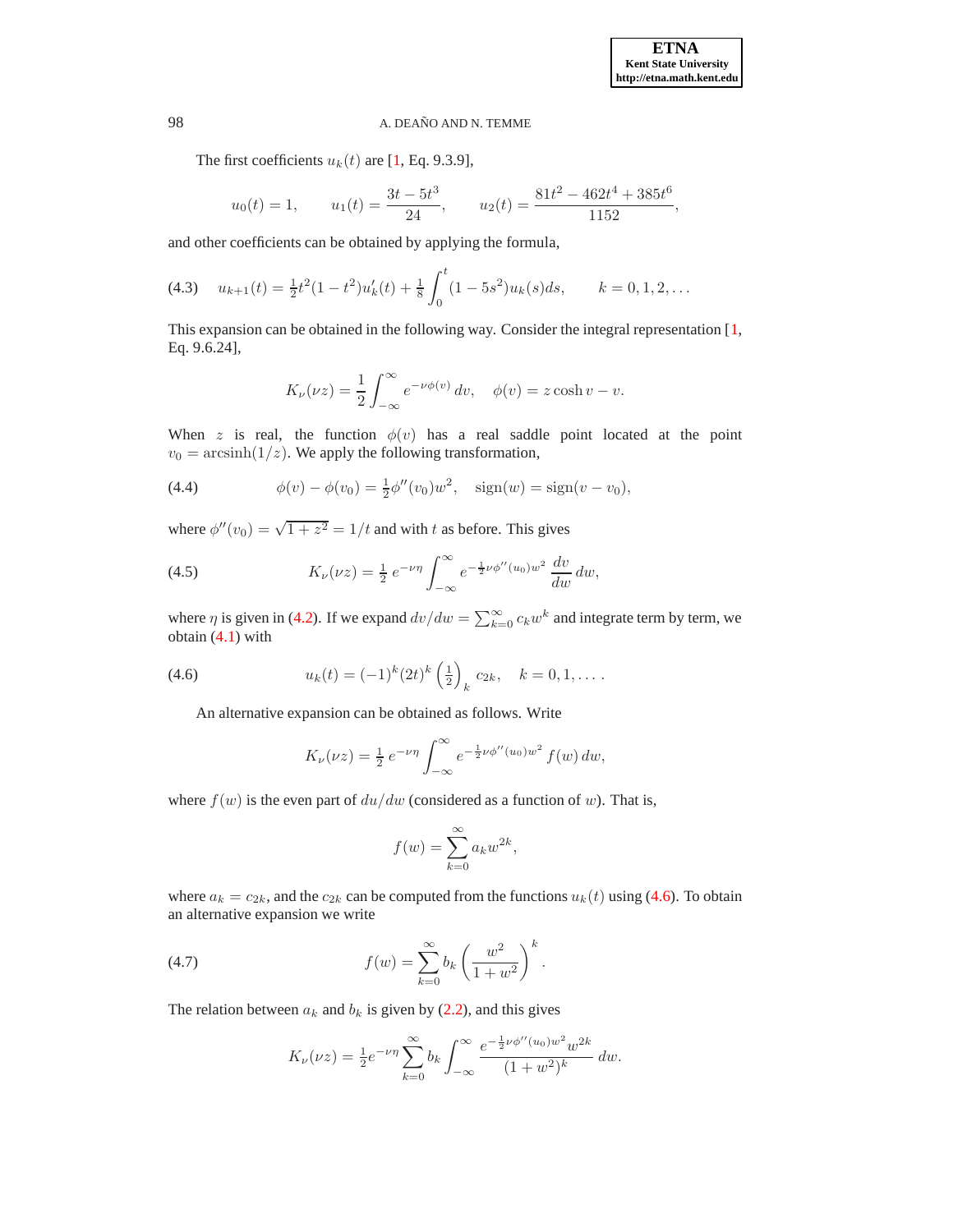**ETNA Kent State University http://etna.math.kent.edu**

### ON MODIFIED ASYMPTOTIC SERIES 99

These integrals can be expressed in terms of the Kummer  $U$ -function. Indeed, using [\(2.5\)](#page-2-2) we have

$$
\int_{-\infty}^{\infty} \frac{e^{-\frac{1}{2}\nu\phi''(u_0)w^2}w^{2k}}{(1+w^2)^k} = \Gamma\left(k+\frac{1}{2}\right)U\left(k+\frac{1}{2},\frac{3}{2},\frac{1}{2}\nu\sqrt{1+z^2}\right).
$$

Therefore, the expansion can be written as follows:

<span id="page-11-0"></span>(4.8) 
$$
K_{\nu}(\nu z) = \frac{1}{2}e^{-\nu\eta}\sum_{k=0}^{\infty}b_k \Gamma\left(k+\frac{1}{2}\right)U\left(k+\frac{1}{2},\frac{3}{2},\frac{1}{2}\nu\sqrt{1+z^2}\right).
$$

The coefficients  $b_k$  can be expressed in terms of  $u_k(t)$ , using [\(4.6\)](#page-10-0), [\(2.2\)](#page-1-0) and [\[1,](#page-15-6) Eq. 9.3.9]. The first few are:

$$
b_0 = a_0 = 1,
$$
  
\n
$$
b_1 = a_1 = \frac{5}{24}t^2 - \frac{1}{8},
$$
  
\n
$$
b_2 = a_1 + a_2 = \frac{385}{3456}t^4 + \frac{43}{576}t^2 - \frac{13}{128},
$$
  
\n
$$
b_3 = a_1 + 2a_2 + a_3 = \frac{17017}{248832}t^6 + \frac{13783}{138240}t^4 + \frac{89}{230400}t^2 - \frac{85}{1024},
$$
  
\n
$$
b_4 = a_1 + 3a_2 + 3a_3 + a_4
$$
  
\n
$$
= \frac{1062347}{23887872}t^8 + \frac{979693}{9953280}t^6 + \frac{83633}{1720320}t^4 - \frac{159049}{4300800}t^2 - \frac{2237}{32768},
$$

where we recall that  $t = 1/\sqrt{1+z^2}$ . Although the expressions become rather cumbersome, we note that, with the aid of symbolic computation with mathematical software, such as Maple or Mathematica, it is not difficult to generate and store a sequence of  $u<sub>k</sub>(t)$  using [\(4.3\)](#page-10-1), which can then be used to compute the coefficients  $b_k$ .

In Figure [4.1](#page-11-0) we give an example of this expansion, taking the first few terms and employing the method of evaluation explained in Section [2.4.](#page-4-6) We consider the same values of the variable as before (though now we scale to evaluate at  $\nu z$ ) and plot the relative error with respect to the MATLAB internal routine for the Bessel K function, for increasing values of  $\nu$ .

We observe that, as expected, large values of the parameter  $\nu$  improve the results. In fact, we have from [\(2.10\)](#page-4-4),

$$
U\left(\tfrac{1}{2}+k,\tfrac{3}{2},\xi\right)\sim \frac{1}{\Gamma(k)}\;2(k\xi)^{-\frac{1}{4}}e^{\frac{1}{2}\xi}K_{\frac{1}{2}}(2\sqrt{k\xi}),\qquad k\to\infty,
$$

uniformly with respect to  $\xi$  in  $|\arg \xi| < \pi$ , where

$$
\xi = \frac{1}{2}\nu\sqrt{1+z^2}.
$$

For the modified Bessel function  $K_{\frac{1}{2}}(2\sqrt{k\xi})$ , we have the exact relation

$$
K_{\frac{1}{2}}(2\sqrt{k\xi}) = \frac{1}{2}\sqrt{\pi}(k\xi)^{-\frac{1}{4}}e^{-2\sqrt{k\xi}},
$$

and hence

$$
U\left(\frac{1}{2}+k,\frac{3}{2},\xi\right) \sim \frac{1}{\Gamma(k)}\sqrt{\frac{\pi}{k\xi}}\,e^{\frac{1}{2}\xi-2\sqrt{k\xi}}, \qquad k \to \infty,
$$

uniformly with respect to  $\xi$  in  $|\arg \xi| < \pi$ .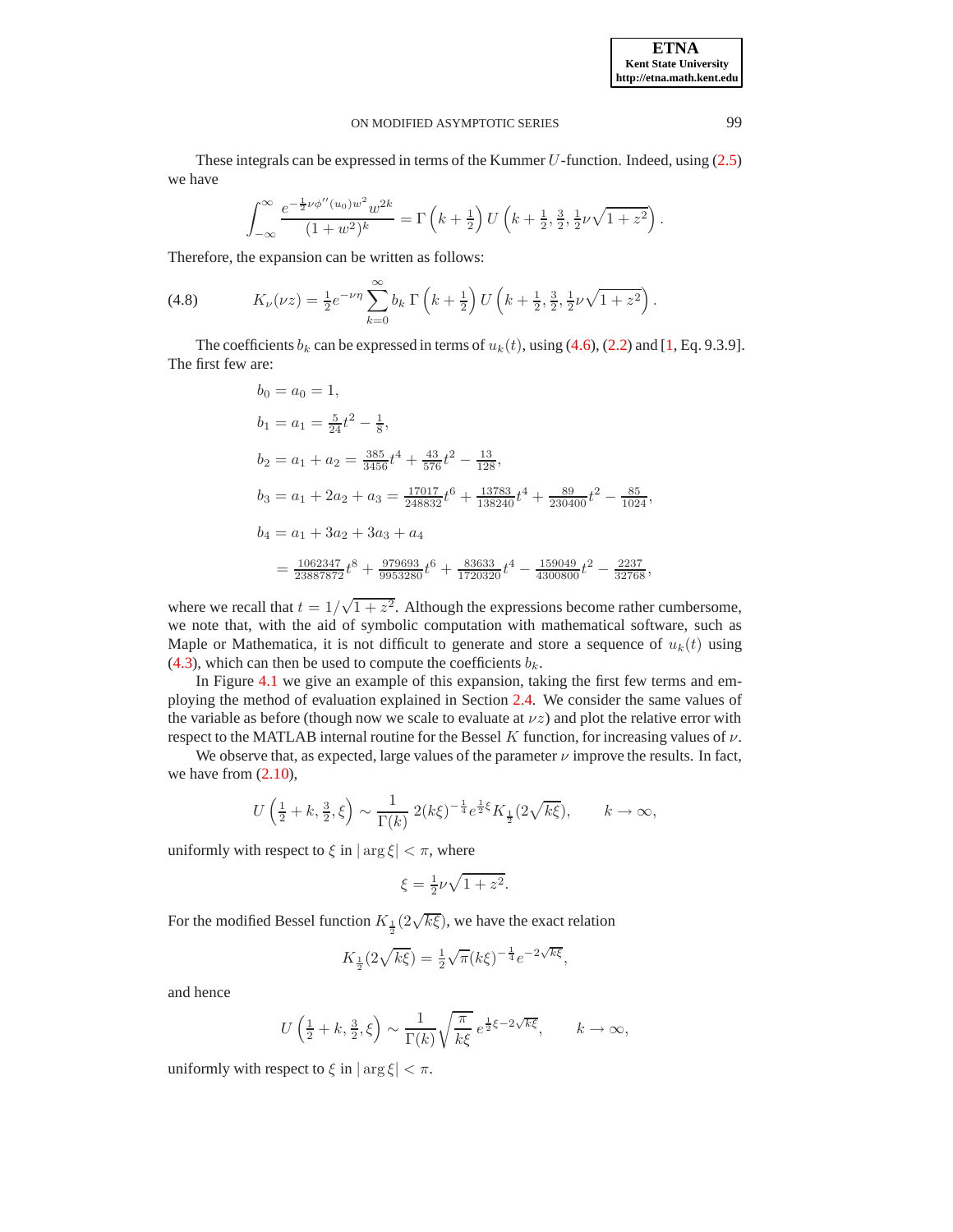

<span id="page-12-0"></span>FIG. 4.1. *Relative error (in*  $\log_{10}$  *scale) in the computation of the Bessel function*  $K_{\nu}(\nu z)$ *, using 3 terms (solid*) *curve), 4 terms (dashed curve) and* 5 *terms (dashed-dotted curve) of the series involving Kummer* U*-functions. Left,*  $\nu z = 1 + i$ *, center*  $\nu z = 10.1 + 20.5i$  *and right*  $\nu z = 100.1 + 120.5i$ *.* 

**4.1.1. Convergence properties.** The domain of convergence of the standard and modified asymptotic expansions can be analyzed by considering the singularities of the respective integrands in the complex plane, as shown in Section [2.](#page-1-3) For simplicity, in this section we will restrict ourselves to real, positive values of z.

We note that the change of variables [\(4.4\)](#page-10-2) introduces singularities of the function  $dv/dw$ in the complex w-plane that we can use to analyze the convergence of the series that results from Watson's lemma applied to the integral [\(4.5\)](#page-10-3). Indeed, the (complex) solutions of [\(4.4\)](#page-10-2) are

<span id="page-12-2"></span>(4.9) 
$$
v_k(z) = (-1)^k \arcsin\frac{1}{z} + k\pi i, \qquad k = 0, \pm 1, \pm 2, \dots,
$$

the case  $k = 0$  corresponding to the saddle point which is real when z is real. The next relevant saddle points are  $w_{\pm 1}$ , which will give the closest singularities of  $dv/dw$  to the origin in the  $w$  variable. A direct manipulation using  $(4.4)$  yields

<span id="page-12-1"></span>(4.10) 
$$
w_{\pm 1}^2 = -\frac{4\eta \pm 2\pi i}{\sqrt{1+z^2}},
$$

where again  $\eta$  is given in [\(4.2\)](#page-9-2). Hence, the radius of convergence of the series obtained by application of Watson's lemma to [\(4.5\)](#page-10-3) is  $|w_{\pm 1}|$ . In Figure [4.2](#page-13-0) we show the location of these two saddle points in the complex w-plane, for  $z = 0.1, 0.2, \ldots, 20$ . It is clear from [\(4.2\)](#page-9-2) and [\(4.10\)](#page-12-1) that when  $z \to 0^+$ , then  $w_{\pm 1}^2 \to +\infty \mp 2\pi i$ , and when  $z \to +\infty$ , then  $w_{\pm 1}^2 \to -4$ .

We expand in the form

<span id="page-12-4"></span>(4.11) 
$$
f(w) = \sum_{k=0}^{\infty} b_k \left(\frac{w^2}{1+w^2}\right)^k = \sum_{k=0}^{\infty} b_k s^{2k},
$$

where

<span id="page-12-3"></span>
$$
(4.12) \t\t\t s = \frac{w}{\sqrt{1+w^2}}.
$$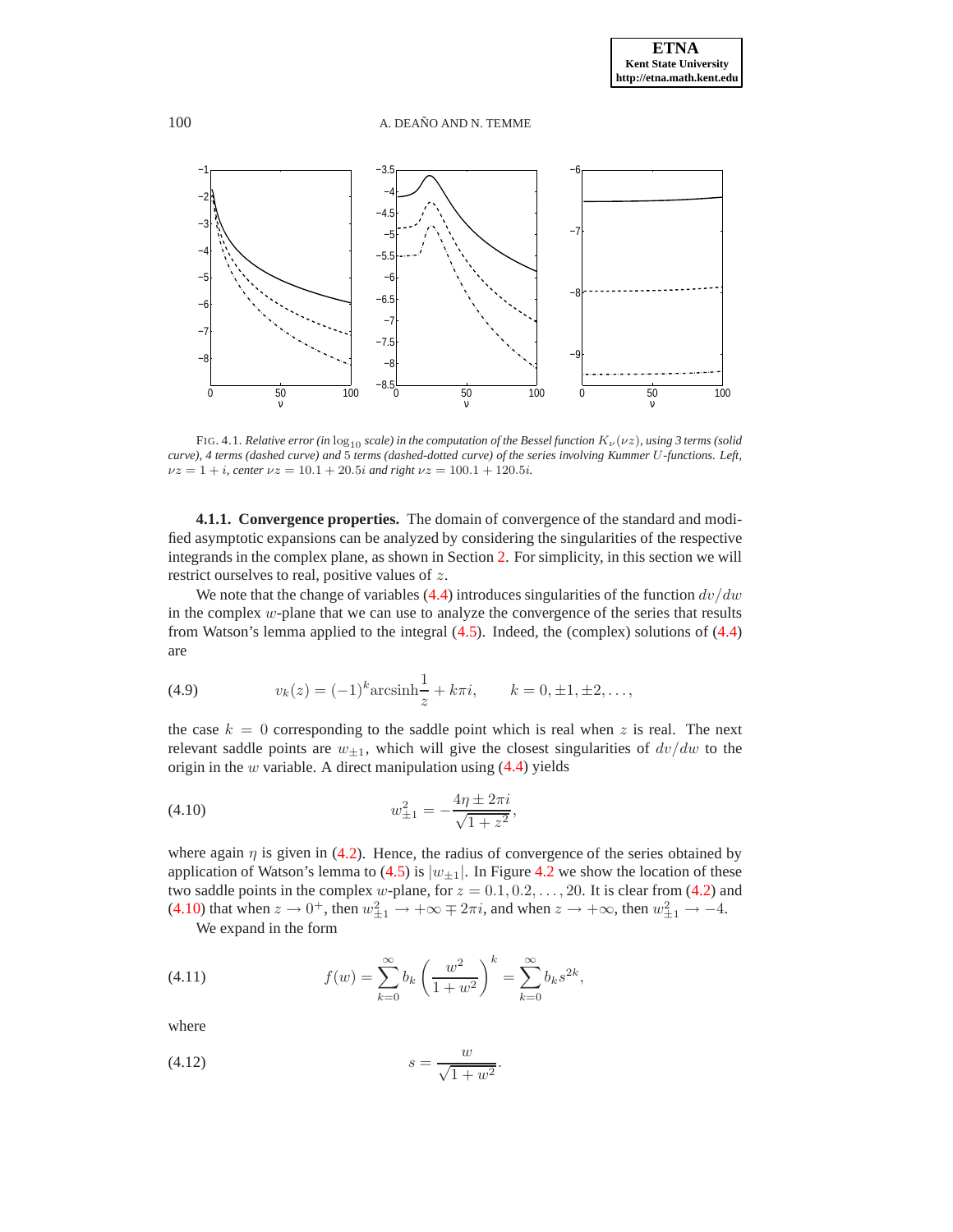

<span id="page-13-0"></span>FIG. 4.2. *Saddle points* w<sup>1</sup> *(negative imaginary part) and* w−<sup>1</sup> *(positive imaginary part), for*  $z = 0.1, 0.2, \ldots, 20$  (from right to left in the figure).

The singularities of the new variable  $s$  can be computed from the ones in  $w$  obtained from [\(4.9\)](#page-12-2), and they will determine the domain of convergence of the modified asymptotic series. More precisely, we can prove the following result.

PROPOSITION 4.1. *If*  $z > 1$ *, then*  $|s_{\pm 1}| > 1$ *.* 

*Proof. i*, From [\(4.12\)](#page-12-3) we obtain

<span id="page-13-1"></span>
$$
|s_1|^2 = \left| \frac{w_1^2}{1 + w_1^2} \right|.
$$

If we write  $w_1(z) = re^{i\theta}$ , then the condition  $|s_1|^2 > 1$  is seen to be equivalent to  $\Re w_1^2(z) <$  $-\frac{1}{2}$ . From [\(4.10\)](#page-12-1) it follows that

<span id="page-13-2"></span>(4.13) 
$$
\Re w_1^2(z) = -\frac{4\eta}{\sqrt{1+z^2}} = -4 - \frac{4}{\sqrt{1+z^2}} \log \frac{z}{1+\sqrt{1+z^2}}.
$$

As a function of z,  $\Re w_1^2(z)$  is decreasing for  $z > 0$ , and  $\Re w_1^2(z) < -\frac{1}{2}$ , which proves the result. The same reasoning can be applied to  $s_{-1}$ .

As a consequence of Proposition  $(4.1)$  and Corollary [2.5,](#page-4-1) we have that the series  $(4.11)$ is convergent for all real w if  $z > 1$ . It is clear that in these results the value  $z = 1$  is chosen for clarity and can be refined to be the solution of  $(4.13)$  equal to  $-\frac{1}{2}$ . Numerical computation gives approximately  $z^* = 0.753$ . For  $z < z^*$  we do not have convergence of the modified expansion, and the series [\(4.8\)](#page-11-0) should be understood in an asymptotic sense. Other singular points in the w−plane of the mapping in [\(4.4\)](#page-10-2) occur when  $\phi(v) = \phi(v_0)$  at points different from the point  $v = v_0$  inside the strip  $-\pi < \Im v < \pi$ . It is not difficult to verify that this cannot happen when  $z > 0$ . Figure [4.3](#page-14-0) illustrates the location of the points  $s_{\pm 1}$  in the complex plane for different values of z.

We recall that we can replace the expansion in  $(4.7)$  by a more efficient modified expan-sion of the form [\(2.4\)](#page-2-0), where we take into account the singularities of  $f(w)$ . However, as follows from [\[7\]](#page-15-5) and from the singular points of  $f(w)$ , the value of  $\lambda$  for an optimal choice gives an expansion in which  $\lambda$  depends on w. When we take such an optimal  $\lambda$  a transformation of the uniform expansion  $(4.1)$  into an expansion in terms of the Kummer U-functions is not possible anymore.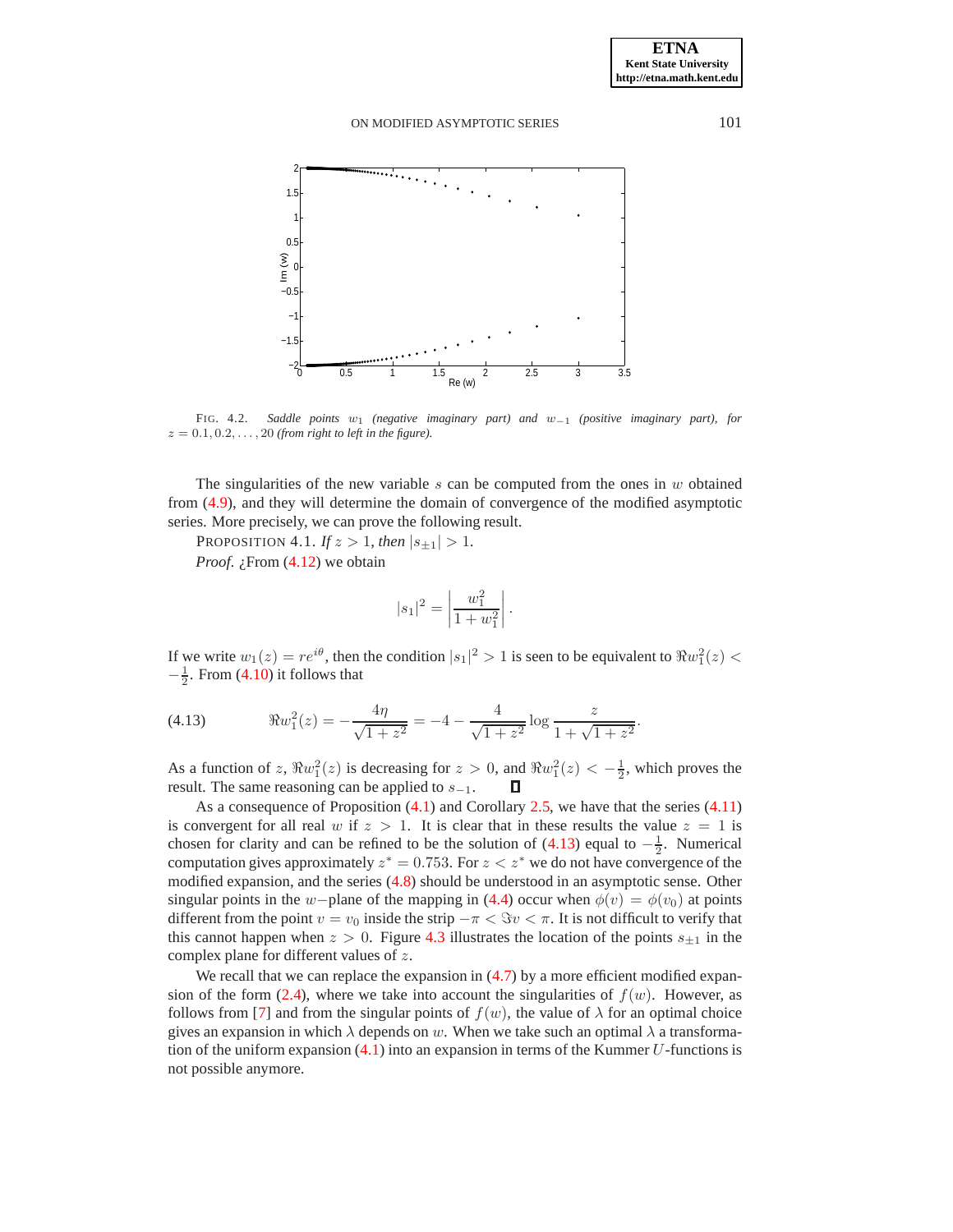102 A. DEAÑO AND N. TEMME



<span id="page-14-0"></span>FIG. 4.3. *Saddle points* s<sup>1</sup> *(negative imaginary part) and* s−<sup>1</sup> *(positive imaginary part), for*  $z = 0.1, 0.2, \ldots, 20$  (from left to right in the figure).

**4.2. A modified uniform asymptotic expansion for the** U**-function.** As a final example, we give a few details for a uniform asymptotic expansion of the Kummer U-function that generalizes the expansion for  $K_{\nu}(\nu z)$  given in [\(4.1\)](#page-9-3). We write [\(2.5\)](#page-2-2) in the form

$$
U(\nu + \frac{1}{2}, 2\nu + 1 + b, 2\nu z) = \frac{1}{\Gamma(\nu + \frac{1}{2})} \int_0^\infty e^{-\nu \phi(t)} \frac{(1+t)^b}{\sqrt{t(1+t)}} dt,
$$

where

$$
\phi(t) = 2zt - \ln t(1+t).
$$

It is clear that for  $b = 0$  this U-function can be written in terms of the modified Bessel function  $K_{\nu}(\nu z)$ ; see formula [\(3.6\)](#page-7-1). When  $z > 0$  there is a positive saddle point  $t_0$  given by

$$
t_0 = \frac{1 - z + \sqrt{1 + z^2}}{2z}.
$$

We have

$$
\phi(t_0) = 1 - z + \ln(2z) + \eta, \quad \phi''(t_0) = \frac{4z^2\sqrt{1+z^2}}{1+\sqrt{1+z^2}},
$$

where  $\eta$  is given in [\(4.2\)](#page-9-2). We apply the transformation

$$
\phi(t) - \phi(t_0) = \frac{1}{2}\phi''(t_0)w^2, \quad \text{sign}(w) = \text{sign}(t - t_0),
$$

and obtain

$$
U(\nu + \frac{1}{2}, 2\nu + 1 + b, 2\nu z) = \frac{e^{-\nu + \nu z - \nu \eta}}{\Gamma(\nu + \frac{1}{2})(2z)^{\nu}} \int_{-\infty}^{\infty} e^{-\frac{1}{2}\nu \phi''(t_0)w^2} f(w) \, dw,
$$

where

$$
f(w) = \frac{(1+t)^b}{\sqrt{t(1+t)}} \frac{dt}{dw}.
$$